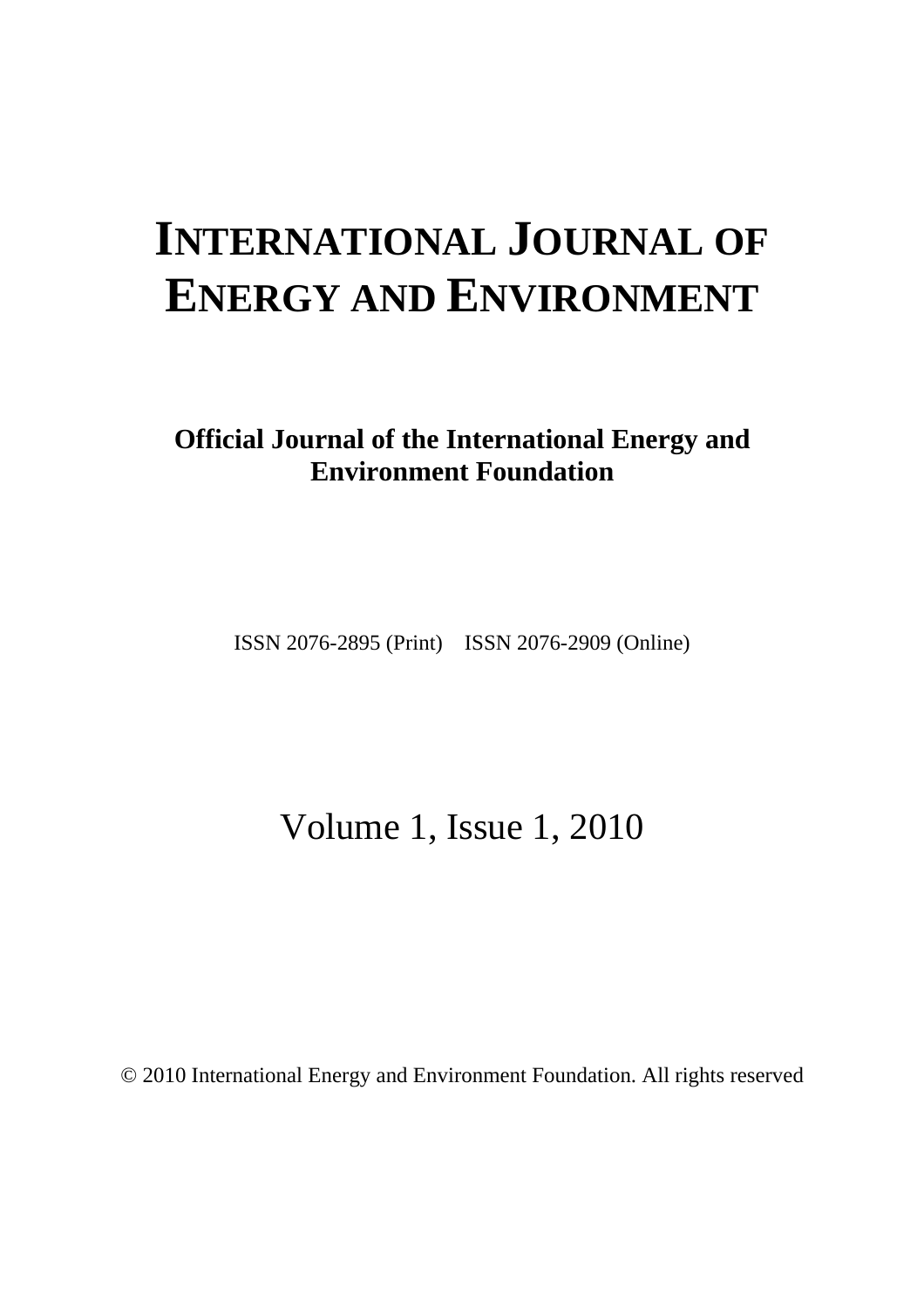## **Aims and Scope**

The International Journal of Energy and Environment (IJEE) is the official journal of the International Energy and Environment Foundation providing an international forum for the fields of Energy and Environment. The journal aims to provide the most complete and reliable source of information on current developments in the field. The emphasis will be on publishing quality articles rapidly and making them freely available to researchers worldwide. The journal has a distinguished editorial board with extensive academic qualifications, ensuring that the journal will maintain high academic standards and has a broad international coverage. There are no page charges and all articles are indexed by the major indexing media therefore providing the maximum exposure to the articles. The scope of the journal includes the following:

## **Energy**

- Fuel cells.
- Hydrogen energy.
- Solar energy conversion and photovoltaics.
- Wind energy.
- Hydro energy.
- Micro- and nano-energy systems and technologies.
- Biofuels and alternatives.
- Hybrid / integrated energy systems.
- Energy conversion, conservation and management.
- Energy efficient buildings.
- Energy storage.
- Energy and sustainable development.
- Advanced visualization techniques, virtual environments and prototyping.

### **Environment**

- Energy and environmental impact.
- Assessment of risks from water, soil and air pollution; effective and viable remedies.
- Evaluation and management of environmental risk and safety.
- Environment and sustainable development.
- Environmental education and training.
- Analysis of contaminants.
- Contaminant source characterization. transport and deposition.
- Multi-media sampling / monitoring (air, soil, water, sediment).
- Ouality assurance / control.
- Legislative issues and guidelines.
- Remediation.
- Climate change.

## **A note to authors**

## *Submission of articles*

Articles submitted to the Review should be original contributions and should not be under consideration for any other publication at the same time. The submitting author is responsible for obtaining agreement of all co-authors as well as any sponsors' required consent before submitting a paper. Responsibility for the content of a paper lays on the Authors and not on the Editors or the Publisher.

Formatting instructions can be found on author guidelines and must be strictly followed or else your paper will not be published. The paper template represents the basic guidelines and desired layout final manuscript of International Journal of Energy and Environment (IJEE). It's compulsory to use the template for the preparation of your paper. Full instructions can be found on the web site (*http://www.IJEE.IEEFoundation.org*).

## **Your Submitted Article**

- Your article will be peer-reviewed and published very fast.
- Your biography will appear at the end of your article.
- Your article will be published free of charge. Free use of colour where this enhances the article.
- Your article can be read by potentially millions of readers, which is incomparable to publishing in a traditional subscription journal. All interested readers can read, download, and/or print your article at no cost!
- Your article will obtain more citations.
- Moreover, all articles are indexed by the major indexing media therefore providing the maximum exposure to the articles.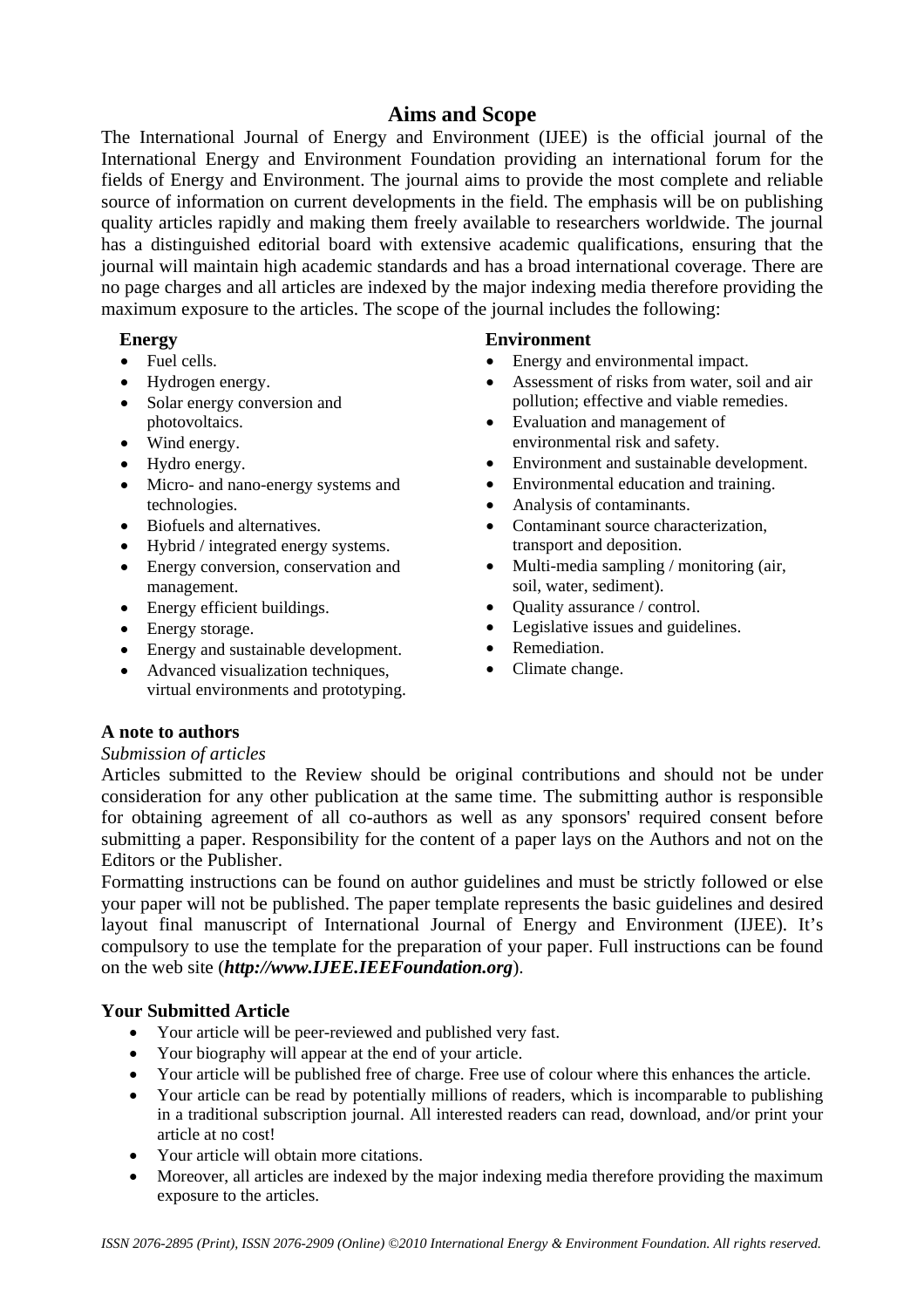## INTERNATIONAL JOURNAL OF ENERGY AND ENVIRONMENT

*Official Journal of the International Energy & Environment Foundation*

*Journal homepage: www.IJEE. IEEFoundation.org* 



## **Editor-in-Chief**

**Maher A.R. Sadiq Al-Baghdadi** 

*President of the International Energy and Environment Foundation (IEEF), Al-Najaf, P.O.Box. 39, Iraq.*

## **Associate Editor**

## **Hashim R. Abdol Hamid**

*Vice President of the International Energy and Environment Foundation (IEEF), Al-Najaf, P.O.Box. 39, Iraq.* 

## **Editorial Advisory Board**

#### **Tarek Abdel-Salam**

*Center of Sustainable Energy, Department of Engineering, East Carolina University, 207 Slay Bldg.,Greenville, NC 27858-4353, USA.* 

#### **Amitava Bandyopadhyay**

*Department of Chemical Engineering, University of Calcutta, 92, A.P.C.Road, Kolkata 700 009, India.*

#### **Angelo Basile**

*Institute on Membrane Technology of the Italian National Research Council, ITM-CNR, c/o University of Calabria, via P. Bucci, cubo 17/C, 87030 Rende (CS), Italy.* 

#### **Eloy Velasco Gomez**

*ETS Ingenieros Industriales, Universidad de Valladolid, Paseo del Cauce, no 59, 47011 Valladolid, Spain.* 

#### **Arunachala Nadar Kannan**

*Department of Engineering Technology, TECH 156, Arizona State University, 7001 E Williams Field Rd, Mesa, AZ 85212, U.S.A.* 

#### **T. Lu**

*School of Mechanical and Electrical Engineering, Beisanhuan East Road, Chaoyang District, Beijing 100029, P.R.China.* 

#### **A. Mani**

*Refrigeration and Air-conditioning Laboratory, Department of Mechanical Engineering, Indian Institute of Technology Madras, Chennai 36, Pincode 600 036, India.* 

#### **S-J Park**

*Department of Chemistry, Inha University, 253 Yonghyun-dong, Nam-gu 402-751, Korea (south).*

#### **Md. Mujibur Rahman**

*Department of Mechanical Engineering, College of Engineering, Universiti Tenaga Nasional, Km 7, Jalan Kajang-Puchong, 43009 Kajang, Selangor, Malaysia.* 

#### **Julien Ramousse**

*Polytech'Savoie, Université de Savoie, Campus scientifique, Savoie Technolac, 73376 Le Bourget, du Lac, CEDEX, France.* 

#### **Teemu Rasanen**

*Research Group of Environmental Informatics, Department of Environmental Sciences, University of Kuopio, FI-70211 Kuopio, Finland.* 

#### **Marc A. Rosen**

*University of Ontario Institute of Technology, Faculty of Engineering and Applied Science, 2000 Simcoe Street North, Oshawa, Ontario, L1H 7K4, Canada.* 

#### **David Michael Rowe**

*Cardiff School of Engineering, Queen's Buildings, Newport Road Cardiff CF24 1XF, U.K.* 

#### **Hisham M. Sabir**

*Kingston University, Faculty of Engineering, Friars Avenue, London SW15 3DW, U.K.*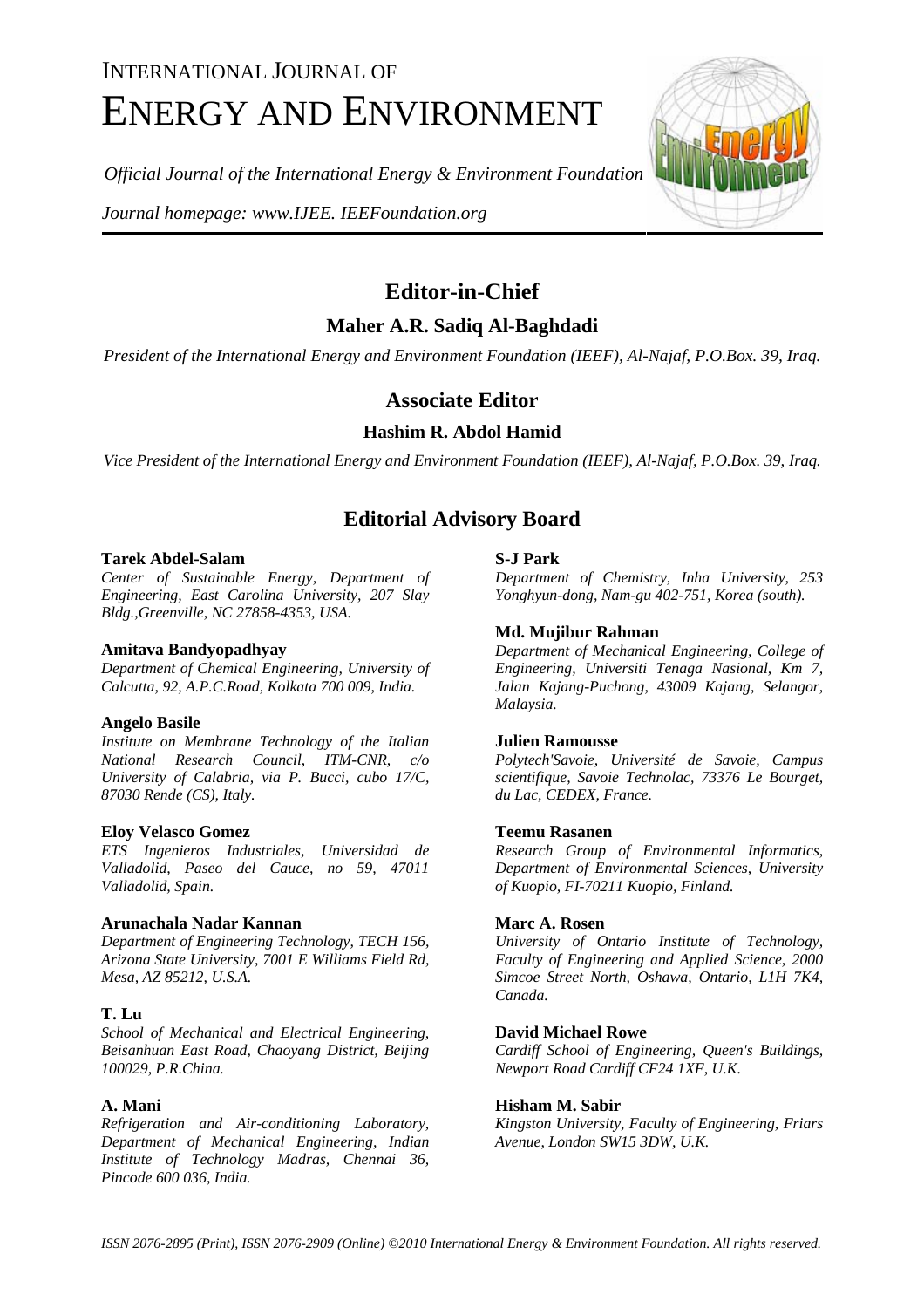#### **Suresh Babu Sadineni**

*Center for Energy Research, Department of Mechanical Engineering, Howard R. Hughes College of Engineering, University of Nevada, Las Vegas (UNLV) 89154-4027, U.S.A.*

#### **Bidyut Baran Saha**

*Department of Mechanical Engineering, National University of Singapore, 9 Engineering Drive 1, 117576, Singapore.* 

#### **Vicente Salas**

*Department of Electronic Technology, Universidad Carlos III de Madrid, Avda. de la Universidad, 30, 28911 Leganes, Madrid, Spain.* 

#### **Amin U. Sarkar**

*School of Business, Alabama A&M University, Normal (Huntsville), AL 35762, U.S.A.* 

#### **Joop Schoonman**

*Department DelftChemTech: Materials for Energy Conversion and Storage, Delft University of Technology, Julianalaan 136, 2628 BL Delft, The Netherlands.* 

#### **Tomonobu Senjyu**

*University of the Ryukyus, Faculty of Engineering, 1 Senbaru Nishihara-cho Nakagami Okinawa 903- 0213, Japan.* 

#### **Jose Ramon Serrano**

*Universidad Politécnica de Valencia, CMT-Motores Térmicos, Camino de Vera s/n, 46022 Valencia, Spain.* 

#### **Rajnish N. Sharma**

*Department of Mechanical Engineering, University of Auckland, Private Bag 92019, Auckland 1142, New Zealand.* 

#### **S.A. Sherif**

*HVAC Laboratory, Department of Mechanical and Aerospace Engineering, University of Florida, 232 MAE Bldg. B, Gainesville, Florida 32611-6300, U.S.A.* 

#### **Shailendra Kumar Shukla**

*Department of Mechanical Engineering, Institute of Technology, B.H.U., Varanasi-221005, India.* 

#### **Rayan Slim**

*Center for Energy and Processes, Ecole des Mines de Paris, 104 Bobillot Street, 75013 Paris, France.* 

#### **Laizhou Song**

*Department of Environmental and Chemical Engineering, Yanshan University, Qinhuangdao City, Hebei Province, P.R.China.* 

#### **Adnan Sozen**

*Department of Mechanical Education, Gazi University, Technical Education Faculty 06500 Teknikokullar, Ankara Turkey.*

#### **Roland Span**

*Lehrstuhl für Thermodynamik, Ruhr-University Bochum, D-44780 Bochum, Germany.* 

#### **Anurag K. Srivastava**

*Electrical and Computer Engineering, Mississippi State University, 216 Simrall Hall, Hardy Road, Mississippi State, MS 39762, U.S.A.* 

#### **Rosetta Steeneveldt**

*Research Centre Trondheim, StatoilHydro, Arkitekt Ebbells vei 10, N 7005 Trondheim, Norway.* 

#### **Athina Stegou-Sagia**

*School of Mechanical Engineering, Department of Thermal Engineering, National Technical University of Athens, 9 Iroon Polytechniou Str. Zografou 157 80, Athens, Greece.* 

#### **Peter Stigson**

*School of Sustainable Development of Society and Technology, M?lardalen University, 721 23 V?ster?s, Sweden.* 

#### **Anna Stoppato**

*Department of Mechanical Engineering, University of Padova, via Venezia, 1-35131 Padova, Italy.* 

#### **Michael Stoukides**

*Department of Chemical Engineering, Aristotle University of Thessaloniki, Thessaloniki 54124, Greece.* 

#### **Jian-Feng Sun**

*College of Food Science and Technology, Agricultural University of Hebei, Baoding City, Hebei Province, 071000 P.R.China.* 

#### **Stanislaw Szwaja**

*Department of Engineering Mechanics, Michigan Technological University, 1400 Townsend Drive, Houghton, MI, 49931, U.S.A.* 

#### **David S-K. Ting**

*Mechanical, Automotive & Materials Engineering, University of Windsor, Windsor, Ontario, N9B 3P4, Canada.* 

#### **G. N. Tiwari**

*Centre for Energy Studies, Indian Institute of Technology Delhi, Hauz Khas, New Delhi - 110 016, India.*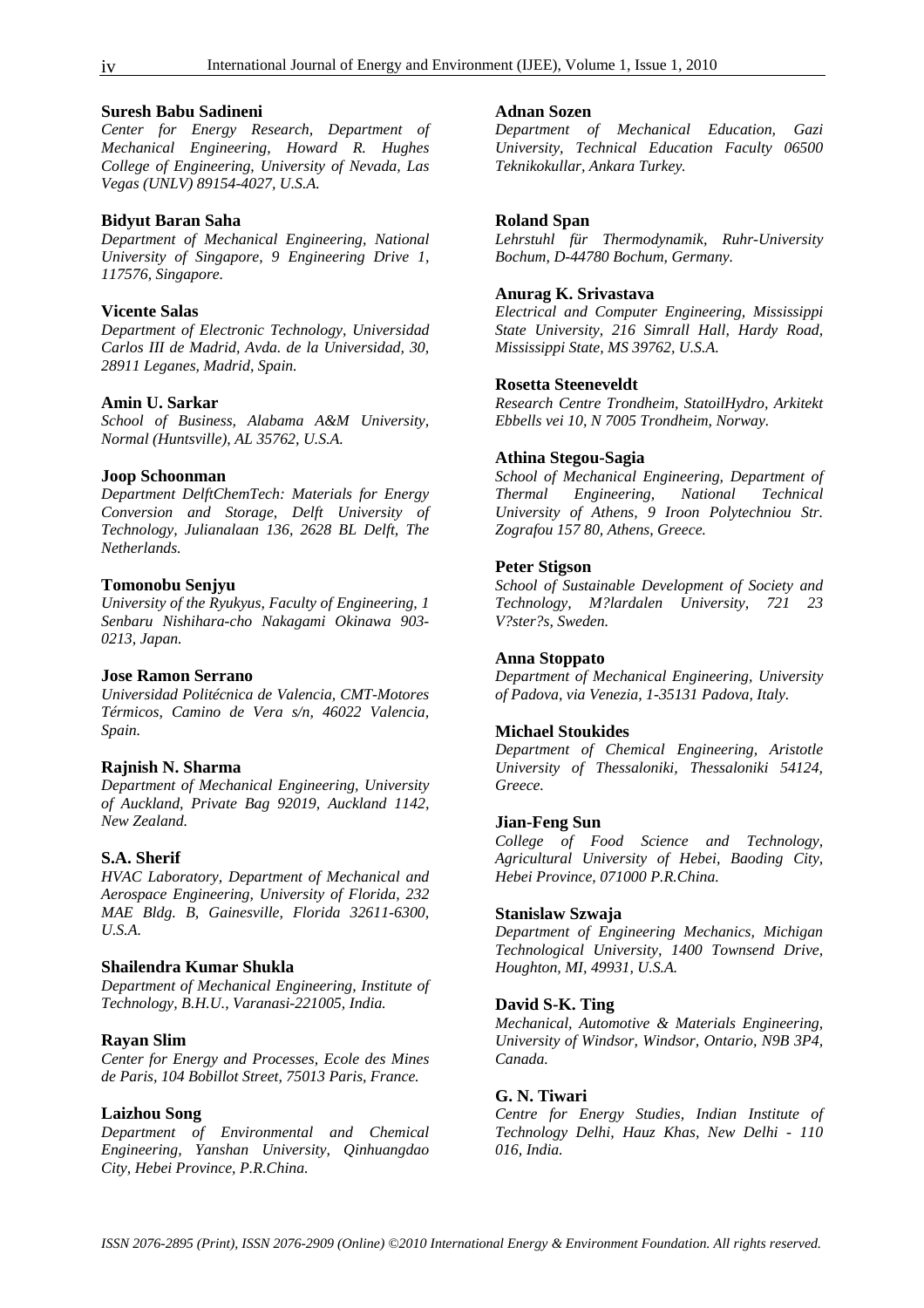#### **Bor-Jang Tsai**

*Department of Mechanical Engineering, Chung Hua University, No. 707, Sec. 2, Wu Fu Rd., Hsinchu 300, Taiwan.* 

#### **Athanasios Tsolakis**

*School of Mechanical Engineering, University of Birmingham, Edgbaston, Birmingham, B15 2TT, U.K.* 

#### **Per Tunestal**

*Department of Energy Sciences, Lund University, SE-221 00 Lund, Sweden.* 

#### **Aynur Ucar**

*Department of Mechanical Engineering, Firat University, Elazig, Turkey.* 

#### **Despina Vamvuka**

*Department of Mineral Resources Engineering, Technical University of Crete, University Campus, Hania 73100, Crete, Greece.* 

#### **Virendra Kumar Vijay**

*Centre for Rural Development and Technology, Indian Institute of Technology Delhi, Hauz Khas, New Delhi 110016, India.* 

#### **Shengwei Wang**

*Department of Building Services Engineering, The Hong Kong Polytechnic University, Hong Kong.* 

#### **Yi-Ming Wei**

*Center for Energy and Environmental Policy Research (CEEP), Beijing Institute of Technology, No.5 South Zhongguancun Street, Haidian District, Beijing 100081, P.R.China.* 

#### **Gwomei Wu**

*Chang Gung University, 259 Wen Hua 1st Road, Kweisan, Taoyuan 333, Taiwan.* 

#### **Anke Weidlich**

*SAP Research, SAP AG, Vincenz-PrieBnitz-Str. 1, D-76139 Karlsruhe, Germany.*